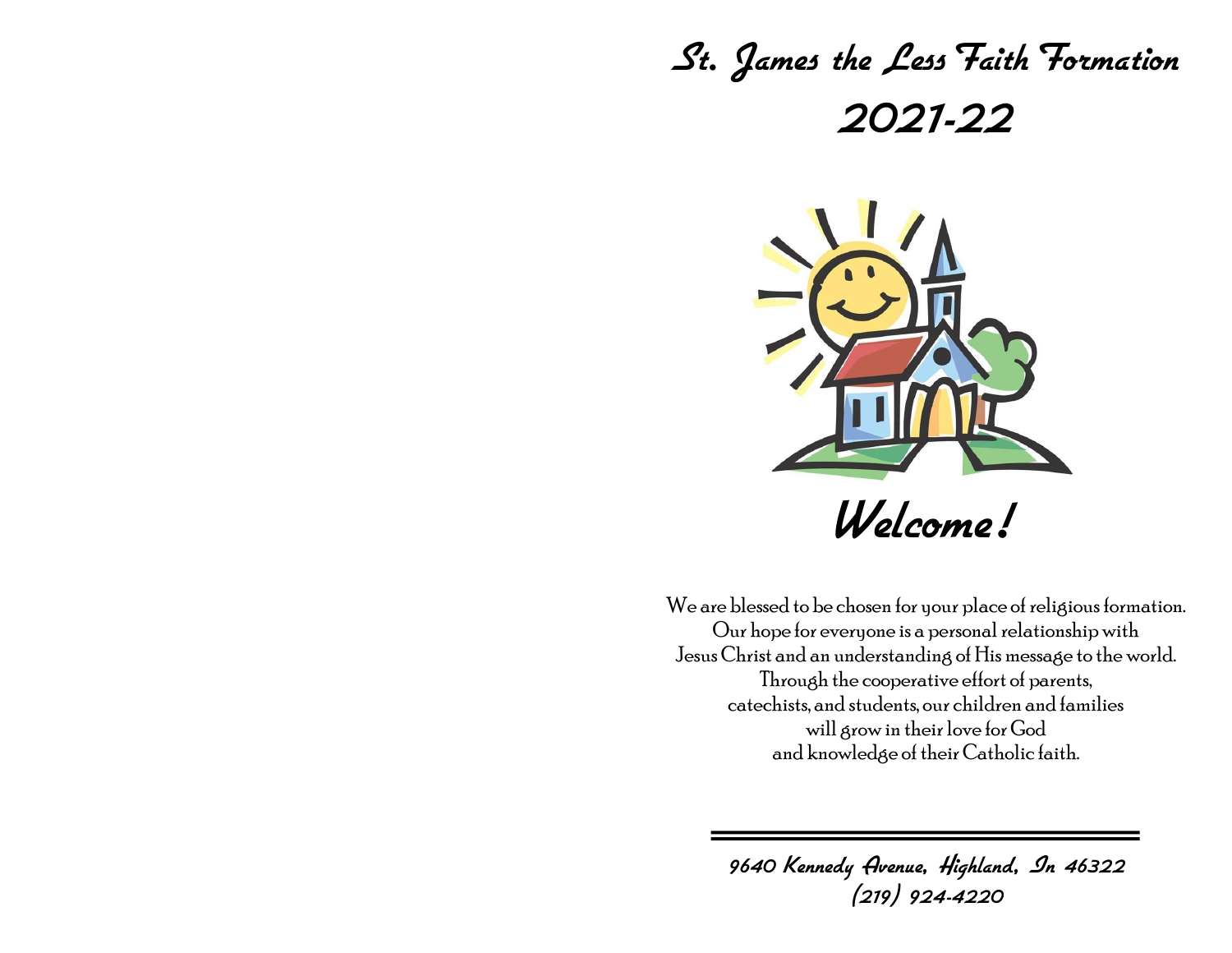#### Formation Programs:

#### Program Information:

#### Policies & Procedures:

| 6  |
|----|
| 6  |
| 7  |
| 7  |
| 7  |
| 7  |
| 7  |
| 7  |
| 8  |
| 8  |
| 8  |
| 8  |
| 8  |
| 8  |
| 9  |
| 9  |
| 9  |
| 9  |
| 9  |
|    |
| 10 |
| 11 |
| 12 |
|    |

Dear Families of St. James the Less Faith Formation,

When children are Baptized, the parents and godparents make a promise to raise the children in the practice of the Catholic Faith. Fulfilling this promise involves several different things from the parents/godparents. Firstly, practicing the faith yourself so that you provide an example of faith which the child can imitate is of great importance. Secondly, teaching your children about God and Catholic belief is a necessary step in fulfilling this Baptismal promise as they grow older.

Registering your children in our Parish's Faith Formation Program to have them continue to learn about the Catholic Faith and to complete their Sacraments of Initiation helps in fulfilling this baptismal promise of handing on the Faith to your children. Thank you parents for making good on this responsibility of raising your children in the Catholic Faith. I am sure you will find that our program will help your entire family grow in their relationship with God and with the Church. Be assured of my prayers for all of you.

God Bless, Fr. Gregory Bim-Merle

Thank you for bringing your child to our Faith Formation Program.

\* \* \* \* \* \* \* \* \* \* \* \* \* \* \* \*

The goal of our program is to not only hand on the teachings of the Catholic faith as taught by Jesus Christ, but also to teach for understanding and growth in a personal relationship with Him.

We are looking forward to this year ahead and are excited to accompany your child on this journey of faith.

In Christ, Emilija Lapas Director of Religious Education

## **PARENT INVOLVEMENT**

Sacramental Rites of Marriage and Baptism, the Church clearly affirms that parents bear the responsibility to teach and practice the faith with their children. Parents are the most influential factor in a child's faith formation. Parents teach by their words, actions, attitudes and example. Prayer and participation in weekend worship is necessary for children to grasp the essentials of our faith.

All families registered in our Faith Formation program are expected to regularly participate in Saturday/Sunday liturgy (Mass) and, as their schedules allow, other parish activities.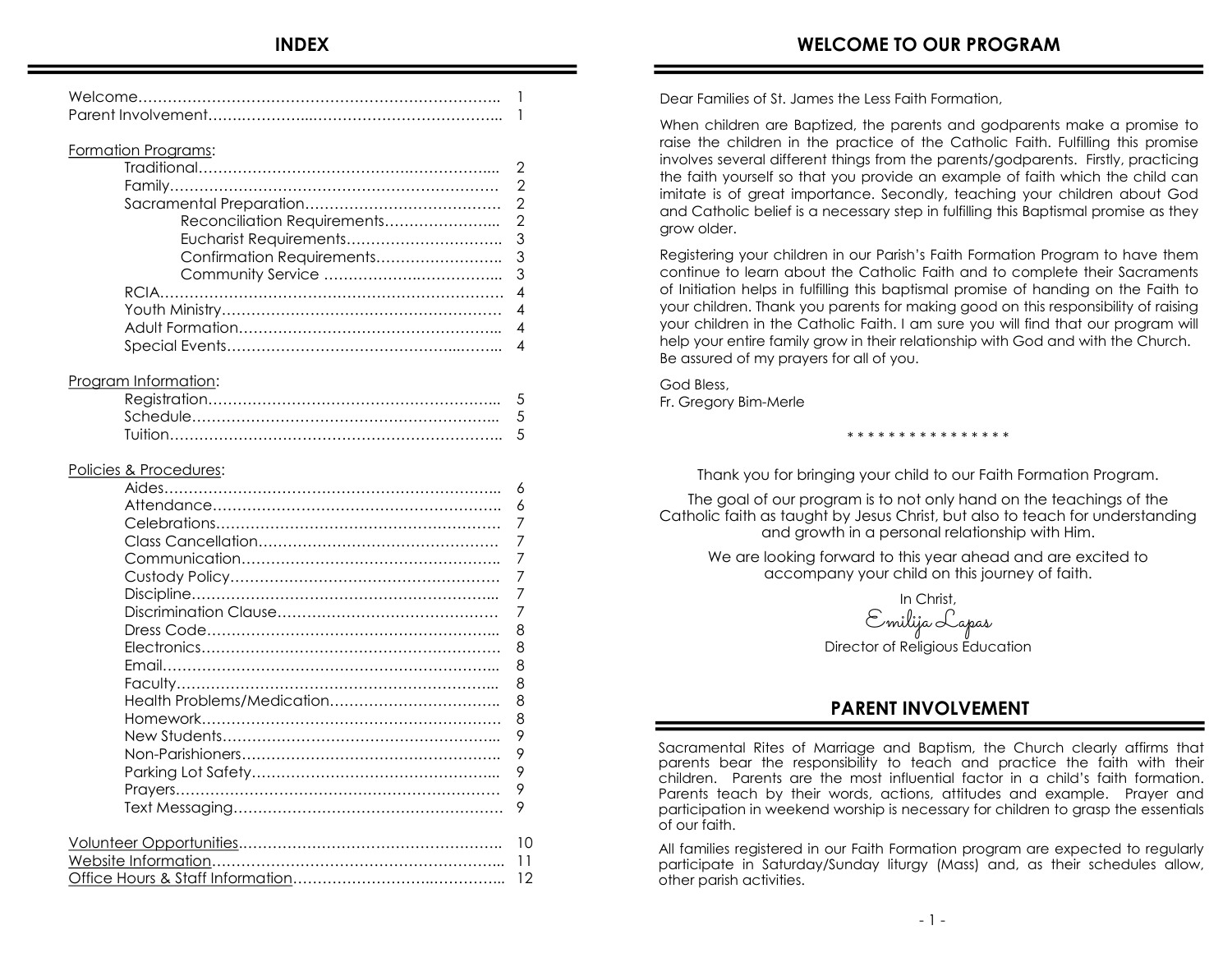• **TRADITIONAL** (Grades K-8): This program offers a traditional classroom approach to teaching the essentials of the faith. It is taught by a Catechist with the use of a textbook and bible. Our textbook series is Faith and Life by Ignatius Press. Each grade level presents the story of salvation history; through this love story students encounter Jesus Christ as their Lord and Savior. As children are introduced to and revisit concepts and vocabulary from one year to the next, their knowledge and experience both broaden and deepen. This program provides lessons in the faith and delivers those lessons through experiential activities that encourage lifelong practice. These classes meet once a week for  $1\frac{1}{2}$  hours on Mondays at 5:30.

**• FAMILY** (Grades K-8): The "Family" option will allow you, the parent, to be the primary teacher. In this option you will work at home with your child during the month. Once a month, all the families in this program will meet together after 9 AM Mass. This will be the only form of home schooling that will be offered. **To become a part of the Family option, the family will need to meet with the director before admittance is granted.**

**• SACRAMENTAL PREPARATION** (for the above two programs)—Preparation begins with the Baptism of your child. As you are teaching prayers, attending Mass and modeling your Christian values, your child is preparing for the sacraments. Immediate preparation for the sacraments will happen as follows: Reconciliation (Confession) in 2nd grade, Eucharist (Communion) in 3rd grade, and Confirmation in 8th grade. These sessions will be held on Tuesday evenings, 5:30-7 pm, in the second semester.

*Sacramental preparation is a special time and should be given the time and emphasis that it deserves. It is required that at least one parent attend each sacramental preparation meeting for which your child is enrolled. It is important you are aware of the proper format so that you can help reinforce the child's preparation at home.* 

#### **Reconciliation Requirements**

- ► At least one year of prior faith formation
- ► Have received the Sacrament of Baptism
- ► Regular attendance at weekend Mass
- ► Parent Meeting
- ► Attendance at regular Faith Formation classes
- ► Attendance at second semester Sacrament classes
- ► "Meet the Priest" question/answer session
- ► Reconciliation practice
- ► First Reconciliation

*NOTE: If your child has not made their First Reconciliation and is past second grade, please call the director at 924-4220.*

#### **• SACRAMENTAL PREPARATION**—con't.

#### **Eucharist Requirements**

- **►** At least one year of prior faith formation
- **►** Have received the Sacraments of Baptism and Reconciliation
- ► Regular attendance at weekend Mass
- ► Parent Meeting
- ► Attendance at regular Faith Formation classes
- ► Attendance at second semester Sacrament classes
- ► First Communion Practice
- ►First Communion

*NOTE: If your child has not made their First Communion and is past third grade, please call the director at 924-4220.*

#### **Confirmation Requirements**

Two-year program, beginning in 7th grade and completion in 8th grade

- **►** Have received the Sacraments of Baptism, Reconciliation, and Eucharist
- ► Regular attendance at weekend Mass
- *►* Attendance at regular Faith Formation classes
- ► Attendance at second semester Sacrament classes
- ►Complete community service as described below

#### *These additional requirements are for eighth grade only:*

- ► Parent/Student Meeting
- ► Attend Confirmation Retreat
- ► Complete & turn in required documents
- ► Confirmation Practice
- ► Sacrament of Confirmation

#### **Community Service for 7th & 8th Grade**

Service is an important way to help us understand how Jesus wants us to live. When we are a help to someone else, there is something that happens inside of us that lets us know we have shown a little of Jesus to others.

We are asking 7th and 8th graders to take part in the "Giving and Growing" service project program. This program consists of five sessions. The first will be a talk and discussion on the importance of works of charity as Christians. The next three will be service projects done together. The fifth session will be a time to discuss and share personal experiences from the service projects. It is important to attend these sessions as they are a requirement for the Confirmation program.

*NOTE: If your child has not made their Confirmation and is past eighth grade or—if you are an adult, have received your other sacraments, and wish to receive the sacrament of Confirmation, please call the director at 924-4220.*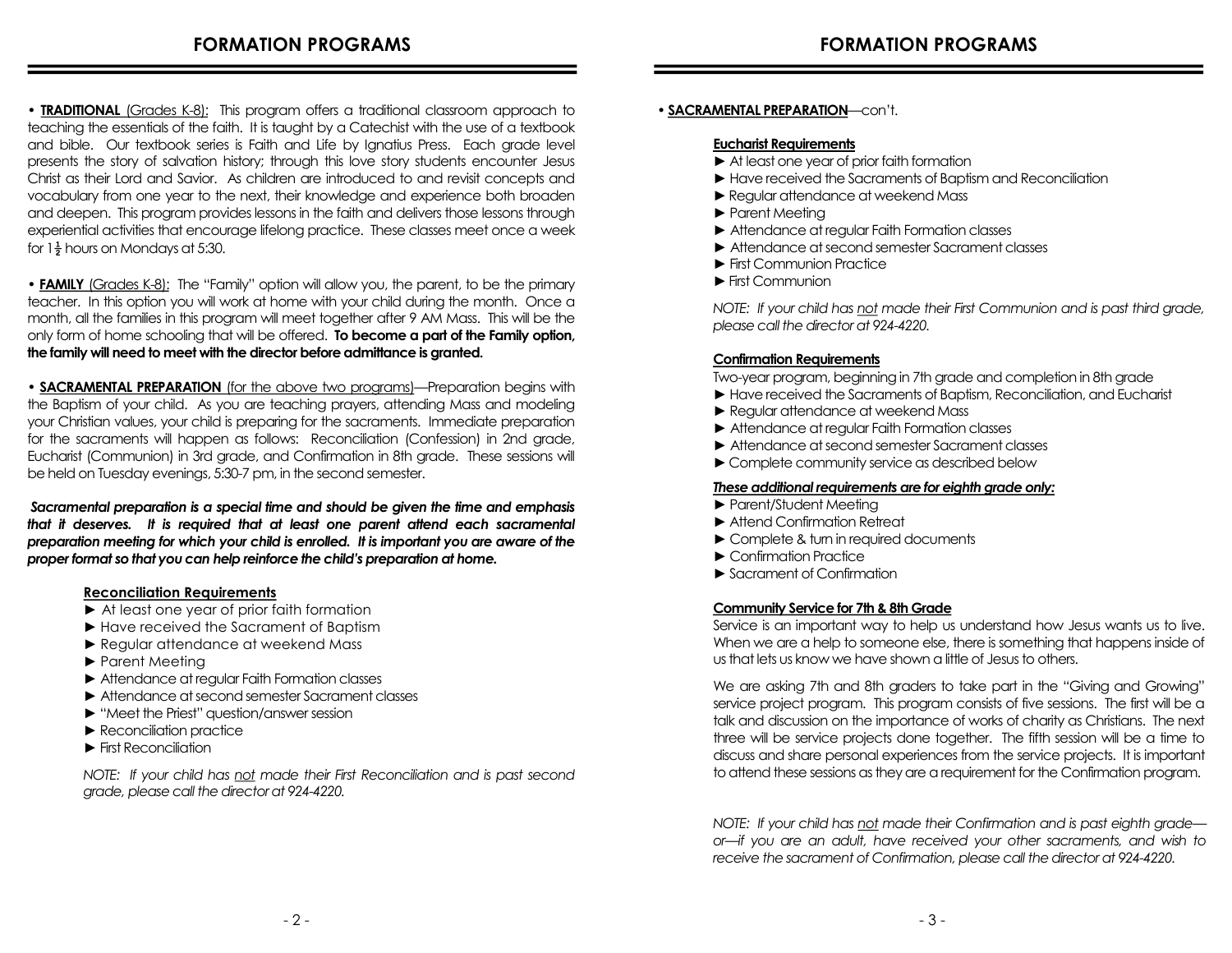**• RCIA**—Rite of Christian Initiation of Adults. This process is for children over 7 who have not been baptized and/or for children older than 3rd grade who have not received their sacraments of Reconciliation or Eucharist, or had any formal instruction. Please call the Director or email *emily@stjameshighland.org* with any questions.

**• YOUTH MINISTRY**—We would like to have two levels of Youth Ministry here at St. James; consisting of high school students and middle school students in grades 6-8. We are looking for adult leaders to fill these positions. Please contact Emilija Lapas at 924-4220 if you think you might want to fill one of these areas.

**• ADULT FORMATION**—The General Directory for Catechesis, which is a publication from the Vatican through the bishops, instructs us that Adult Faith Formation is to be a primary focus in each church. It is the ongoing formation that enables the adults to be a better example for the children as well as for others in the community. It is the basis for all other catechesis in the parish. We will be presenting different opportunities for Adult Formation throughout the year, which will be offered & detailed in our parish bulletin.

**• SPECIAL EVENTS**—Watch the "Faith Formation News" bulletin board and our parish bulletin for information.

• **REGISTRATION**—Please register in person **when registration is offered** (second to last class of the year). We need to know the number of students participating as soon as possible in order to be able to order books, place catechists, and get ready for fall.

There will be no registrations or changes accepted the first week of classes. Any changes may only be made in emergency situations; extra-curricular activities are not considered emergencies.

**• SCHEDULE**—While we believe it is important for students to be involved in extra curricular activities (sports, scouts, lessons, etc.), we also believe it is important to be present at formation classes for the entire 1½ hour class time. **IF YOUR CHILD/REN WILL MISS MORE THAN 15 MINUTES OF CLASS TIME, WE ASK THAT YOU DO NOT BRING THEM, BUT INSTEAD MAKE ARRANGEMENTS TO GET THE HOMEWORK ASSIGNMENT FOR THAT DAY (***see "HOMEWORK" policy on page 8***)**.

Our schedule is as follows:

| Traditional Classes           | Family Program-after the 9 am Mass |
|-------------------------------|------------------------------------|
| Monday - 5:30-7:00 pm, weekly | 2nd Sunday of Month                |

*Faith Formation is in session from September through May. Check email or texts for class closings due to severe weather.*

**TUITION**— **By 8/31/21: \$ 90.00 for 1 student \$140.00 for 2 students \$170.00 for 3 or more** 

**As of 9/1/21: \$100.00 for 1 student \$160.00 for 2 students \$200.00 for 3 or more** 

 A payment plan is offered, if needed, and the first payment is due at registration. All other payments are due on the 15th of the month, September through March.

 *Non-parishioner tuition is twice the above rate, with half due at registration to reserve a spot. (Non-parishioners, see policy on pg. 9)*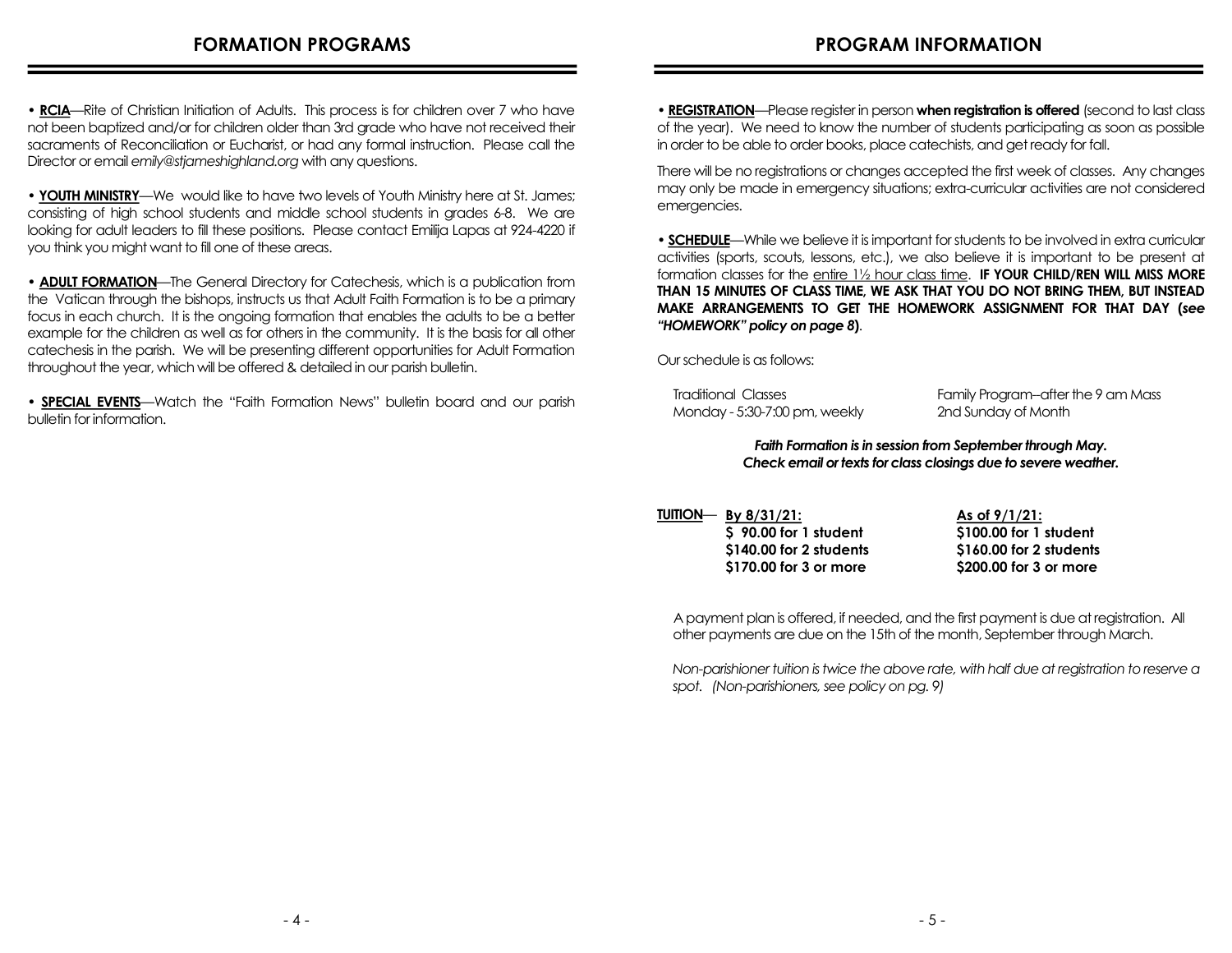• **AIDES**—For the safety and well-being of adults and children, it is highly recommended and preferred that there be 2 "adults" in each classroom. The aides may be teens or adults; 1 person all year or signed up on a rotating basis.

• **ATTENDANCE**—It is extremely important that children attend each session. One lesson builds upon the next, thereby expanding knowledge and aiding faith development. Please follow the listed attendance procedures:

> (1) ABSENCE: *All absences should be reported to the Faith Formation Office ASAP, preferably no later than 2:00 pm,* and will require make-up **(see HOMEWORK policy on page 8)**. IF AN ABSENCE IS NOT REPORTED, PARENTS WILL BE CONTACTED TO ENSURE THE CHILD IS SAFE.

 **FUTURE ABSENCES MAY BE REPORTED IN ADVANCE.** IN FACT, THAT IS PREFERRED. If an appointment or vacation is scheduled, reporting it as soon as possible allows us to have everything documented & ready before class day.

- (2) ARRIVAL: All students are to enter the building through the main doors of the church no earlier than 10 minutes before class time for safety reasons. Students are to **check in with the adult/director in the vestibule** to make sure their catechist has arrived and to be made aware of any changes.
- (3) DISMISSAL: Parents of children Kindergarten through 3rd grade are requested to come into the vestibule to pick them up. Fourth grade and older will be dismissed from their rooms and proceed to their rides. If you are carpooling, please make sure that all children know who is picking them up. *PLEASE BE PROMPT WHEN PICKING UP YOUR CHILD.* They become distressed being the last one picked up. If you won't make it in time, please call us so we can keep them in the office and assure them someone is on the way.
- (4) LATE ARRIVALS/EARLY DEPARTURES **ARE STRONGLY DISCOURAGED,** *UNLESS IT IS AN EMERGENCY***. They are very disruptive to the class, and the child misses out on the opening or closing parts of the lesson. It is for this reason we have set up the homework policy (page 8).**

 **For those families who decide it is absolutely necessary for their child to arrive late or depart early, you must notify the Faith Formation office beforehand. For early departures, a parent/guardian must come in and sign them out. If the student will miss more than 15 minutes, homework will be given.** 

(5)LATE PASS: **Any child who is tardy** (after 5:35 pm) **must stop in the office for a** "Late Pass" in order to be admitted to class. If they are late, they most likely have been marked absent. If they don't stop for a late pass, we don't know they are here.

• **CELEBRATIONS**—The Catechist has the right to decide whether or not they will have a Christmas celebration as a class and whether or not they will have an end-of-the-year party. If they decide to have one and ask you to send something, please be attentive to the items that are requested. He/she will make a list of items desired based on the allergies or health conditions of the youth in Faith Formation.

**BIRTHDAYS**–*Optional*—If your child would like to celebrate a birthday with his/her class by bringing in treats, please check with their Catechist so they can inform you of any allergies and so arrangements can be made to have the treats in a non-carpeted area.

• **CLASS CANCELLATION**—Cancellations due to weather or other circumstances will be sent by text (with your permission) or by email.

• **COMMUNICATION**—Communication between parents and the Faith Formation Office is very important in order for our program to run smoothly. We do our best to inform you of everything that is happening. **See EMAIL on page 8.** *We also ask that any problems or concerns be directed to our office. If we do not know the problem, we cannot provide a solution.*

• **CUSTODY POLICY**—In the event of a separation or divorce of parents, it will be assumed that both parents have access to the child. If this is not the case, a copy of a court order stating otherwise must be provided.

• **DISCIPLINE**—Your child is expected to conduct him or herself in a manner which shows respect for his/her trained catechist and staff, fellow students and the property he/she uses.

- a) If your child exhibits uncontrollable behavior, he/she will be removed from class to spend time in the Faith Formation office.
- b) If this situation occurs twice and it appears that we have an unchanging behavioral problem, the child will not be readmitted to class until a conference with the parent, child and Director takes place to determine what would be the best learning environment for the child.

*Students are PROHIBITED from bringing in any item that does NOT pertain to Faith Formation class. This includes toys, phones, or any other electronics. See page 8.*

**• DISCRIMINATION CLAUSE**—Saint James Faith Formation does not discriminate against any individual on the basis of race, sex, age, national origin, or physical/mental disabilities. We are willing to assist parents in any special needs situation. If we are not prepared to handle the need adequately, we will direct parents to programs within the Diocese of Gary addressing those needs.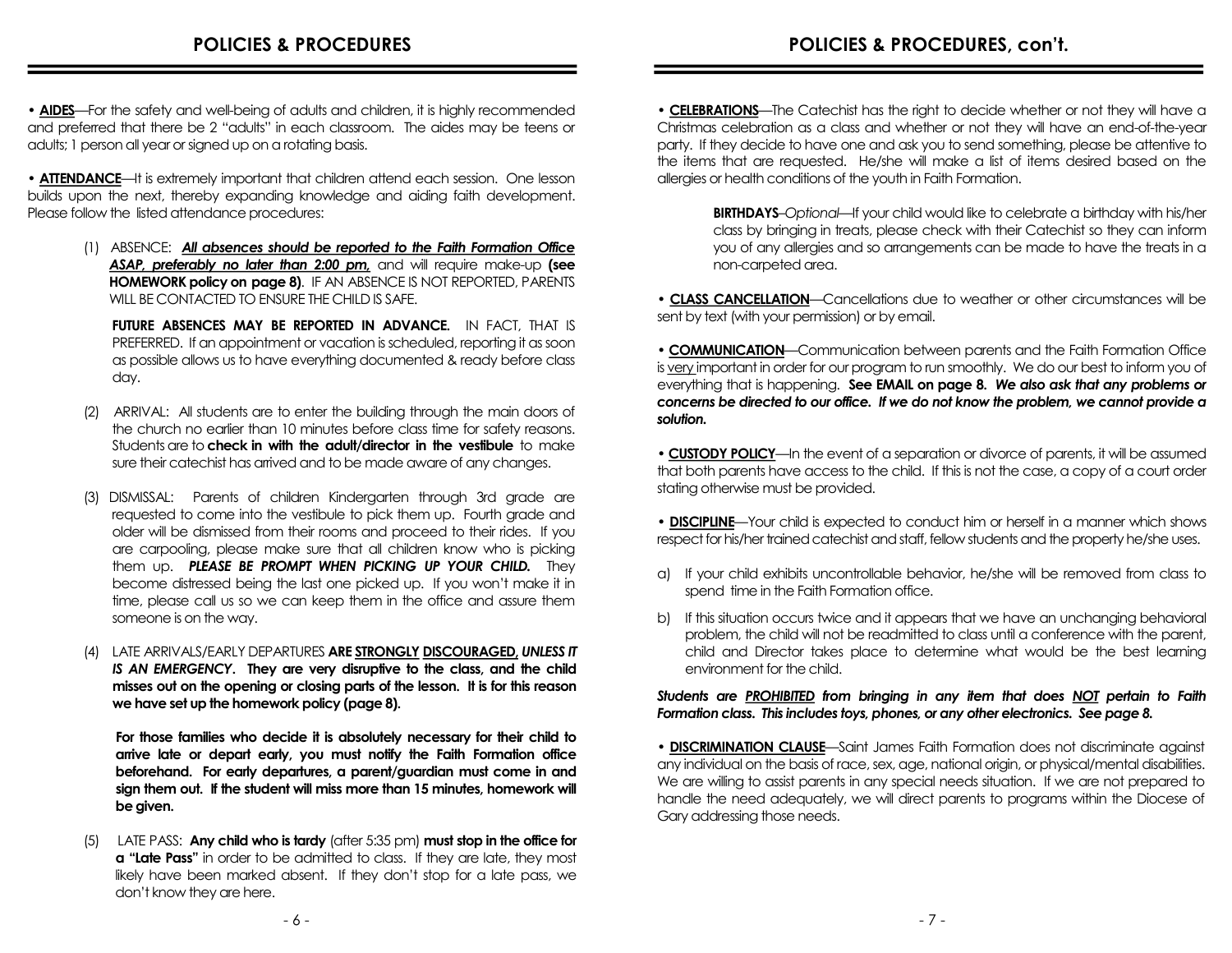• **DRESS CODE**—It is expected that children and adults will dress appropriately, reflecting good taste and proper modesty while attending sessions, prayer services in Church, and any other Church-related activities. **PLEASE FOLLOW THE DRESS CODE IMPLEMENTED BY YOUR SCHOOL.**

Students referred to the office for a dress code violation will be asked to fix the problem. They may be supplied with alternate, acceptable clothing to wear for class. If the problem cannot be resolved, parents will be contacted & asked to bring a change of clothing to the church.

• **ELECTRONICS**—All electronic devices should be left at home, unless otherwise requested by the Catechist. The office phone is available if someone needs to call home.

• **EMAIL**—We use email for our main method of communication. *THEREFORE, IT IS IMPORTANT TO PROVIDE US WITH AN EMAIL ADDRESS* **if you have one. All emails are sent by "blind carbon copy" (no one will be able to see your email address). This information**  will not be shared with anyone. To contact us by email, please do not use the church's general email (stjames4220@sbcglobal.net). That one is not checked on a daily basis. Please contact Emilija at ealapas@stjameshighland.org or Lori at loriv@stjameshighland.org.

• **FACULTY**—All Catechists have completed a criminal background check and have completed or are in the process of completing the required Diocesan, "Protecting God's Children" program. They are also working towards or have attained Basic Formation status under the Diocesan policy on religious education certification. Catechists are instructed in such areas as theology, the Bible, discipline and teaching techniques.

• **HEALTH PROBLEMS/MEDICATION**—It is the parents' responsibility to give notice of any health problem or special need that may exist. We will NOT dispense medication to any student. If a child requires medication during class time, the parents must come to the office and dispense the medication themselves. Do not send medication with the child instructing them to take it when needed. Any special situations will be addressed on an individual basis.

• **HOMEWORK**—*HANDLED BY THE FAITH FORMATION OFFICE, NOT THE CATECHIST. All*  **homework will be emailed unless requested otherwise.** This means you will need to print it out for the student to complete and return to us. When the homework is completed (preferably by the time they return), we are asking that the child return it to the Faith Formation Office. **Homework will be checked and returned to students as excused. If a child reaches 3 absences without homework turned in, parents will be contacted. Failure to turn in homework may require a meeting with the director for an evaluation to ensure knowledge of subject matter missed.** We will be keeping a record of homework turned in. By having this plan in effect, we will be helping your child stay current with the others in class and not be confused when they return. Many times previous lessons are reviewed in order to set the theme for the new lesson.

**• NEW STUDENTS**—Those students who are new or transferring from another program must provide records of any sacraments they have received (Baptism, Reconciliation, Eucharist, Confirmation) *unless* received at St. James. A transfer form is needed from any program previously attended. This will keep our records up-to-date and accurate.

NO SACRAMENT MAY BE RECEIVED WITHOUT A BAPTISMAL CERTIFICATE ON FILE AT ST. JAMES. If you have the original at home, we can make a copy for our files. If you do not have a copy at home, this can be obtained by calling the parish of Baptism. They can mail or fax it to us.

• **NON-PARISHIONERS**—We need a letter from your parish pastor giving you permission to attend our program. If it is a sacrament year (generally 2nd, 3rd or 8th grade), we also need permission for your child to receive sacraments here. This may mean that you will be getting a second letter from your pastor. **The child cannot begin classes until we receive the pastor's letter.** Enrollment for non-parishioners is based on availability. Nonparishioners can register at our registration time but will be placed after parishioner's children are placed. The tuition is twice the parishioner rate.

If you decide after placing your family in St. James the Less Faith Formation Program that you want to become a member of the parish, the expectation is that you will be an active participating parishioner, using your time, talent & gift in order to support St. James Parish.

#### • **PARKING LOT SAFETY**—**For the safety of everyone, please drive slow, be careful, and use extra caution when driving or walking in the church parking lot. It is expected you will obey the stop sign, 15 mph speed limit, and any directions given by our on duty parking lot personnel.**

• **PRAYERS**—In the child's folder, there will be a list of Prayers and Beliefs & Practices that are important for them to know. The "Our Catholic Faith" page outlines the grades that the children will be introduced to the prayers and when each prayer is to be learned about/memorized (those with an asterisk\*). In the classrooms, the Catechists will be testing the children on the required prayers. At home, we are asking parents to reinforce what Catechists have done by saying the prayers often with their children.

• **TEXT MESSAGING**—Providing we have your permission (signed & dated form), we will be using text messaging in case of emergencies, class cancellations, and for other pertinent reminders. At registration, we ask for the Text Message Permission Form to be signed and dated as to whether or not you would like to use this form of communication for the above mentioned reasons. *REMEMBER: Please inform us if you switch cell phone companies. Our text messaging system requires the correct company in order for it to work.*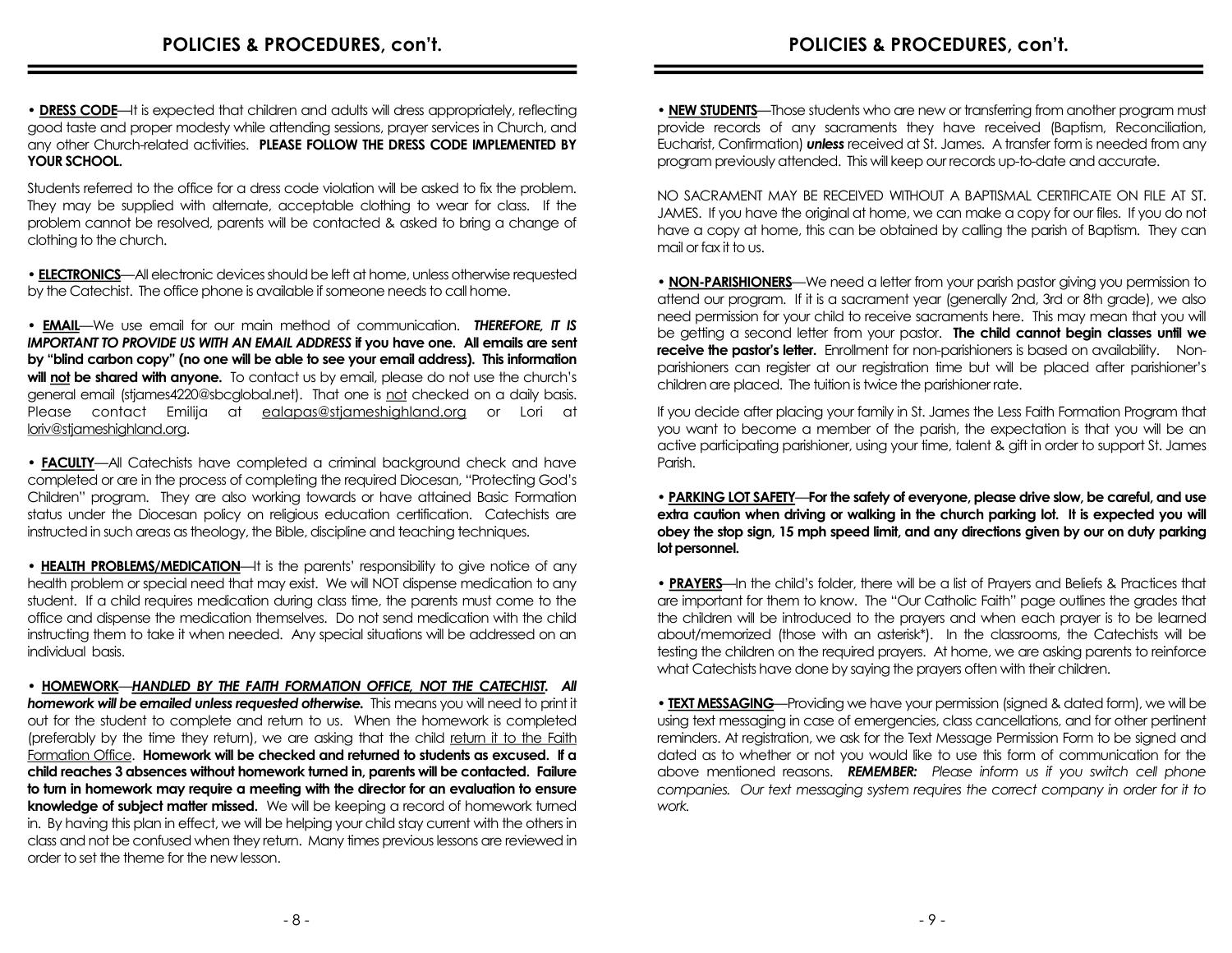## **VOLUNTEER OPPORTUNITIES**

Volunteers are the heart and soul of the Faith Formation program. Their service is essential to passing on the Catholic Faith to the youth of our parish. In addition to adult volunteers, we welcome high school students needing community service.

We have a number of volunteer opportunities available, including the following:

**Catechists Substitute Catechists Classroom Aides Hall Monitors Parking Lot Monitors** 

All volunteers (18 years & older) are required by the Diocese to complete VIRTUS TRAINING, beginning with a 3-hour workshop on "Protecting God's Children."

### *PLEASE CONSIDER HELPING—IT CAN'T HAPPEN WITHOUT YOU!*



**Church website: www.stjameshighland.org**

**Touch Faith Formation to show drop down menu & then click on link.**

Faith Formation **Office Hours**. **Class Times**, & **Staff Email** on Faith Formation home page.

Current available links:

**Staff/Hours/Contact Adult Formation Calendar Confirmation —**Confirmation Requirements for 7th & 8th graders Community Service for 7th & 8th graders Choosing Your Sponsor Sponsor Eligibility Certificate Saint Report Patron Saint Listing Patron Saints by Month I Believe **Handbook Ongoing Donations Prayers/Beliefs & Practices Programs Offered RCIA Registration Sacraments —**Sacramental Preparation Reconciliation Requirements Eucharist Requirements Confirmation Requirements for 7th & 8th graders **Volunteers**